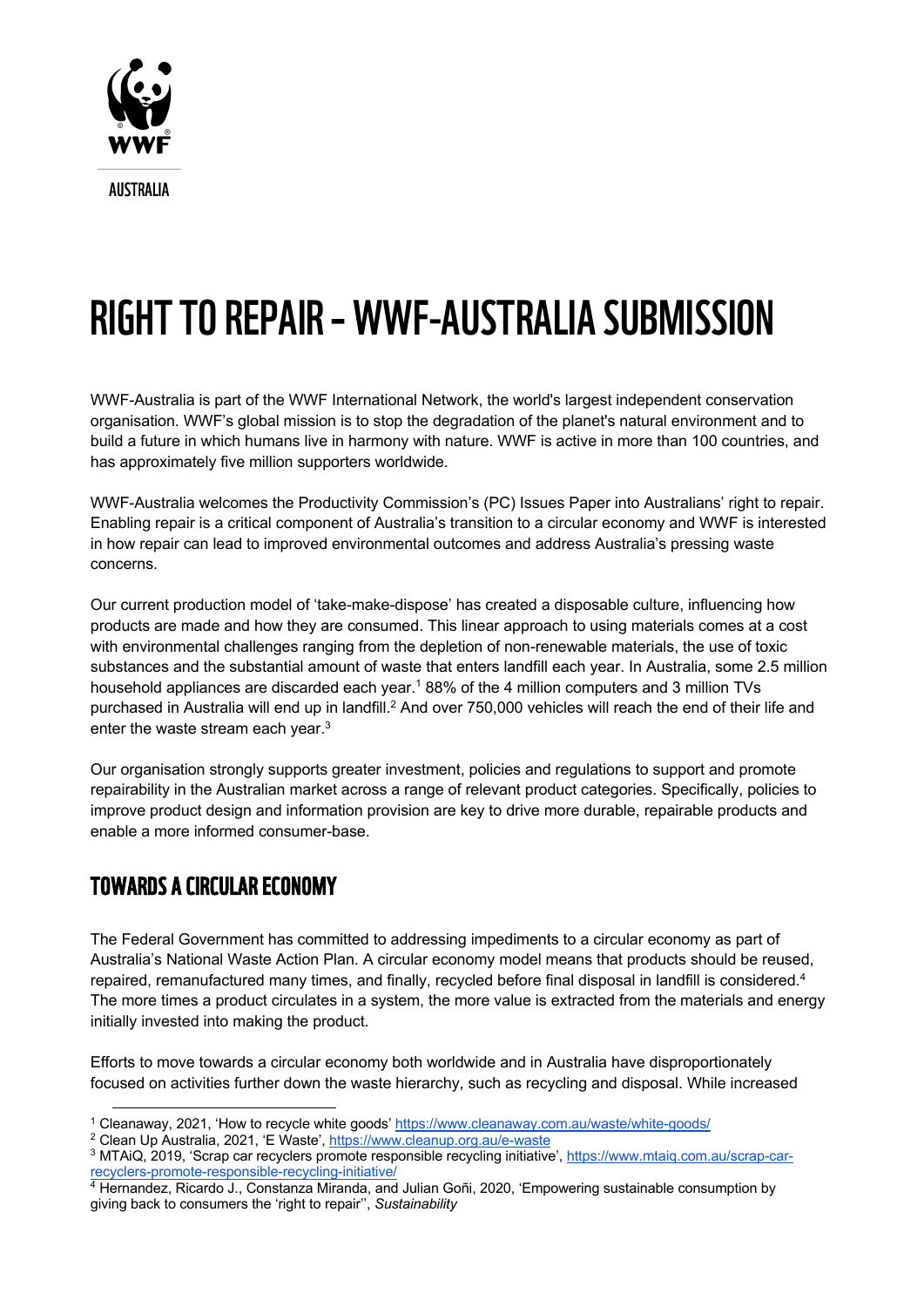effort to improve and address issues of recycling in Australia is very welcome, this is not always the most efficient solution and often results in a loss of material and downgrading of resources.<sup>5</sup>

Greater energy needs to be focused on activities towards the top of the waste hierarchy, such as waste avoidance, reuse and repair. Making goods more repairable and encouraging and facilitating repair would bring Australia closer to achieving a circular economy, and fulfils key objectives within the National Waste Action Plan. The EU Directive on repair recognises these benefits and their repair reform is directly linked and driven by the development of a circular economy. Achieving circular economy outcomes should therefore be a driving force behind Australia's approach to right to repair.

**Recommendation 1: Ensure circular economy outcomes are a driving objective for Australia's right to repair reforms.**

## IMPACTS OF E-WASTE ON THE ENVIRONMENT

E-waste is one of the fastest growing waste streams in the world. Once discarded, items such as electronics, appliances, TVs and batteries pose considerable risks to the environment and human health. The amount of electronics generated and then disposed not only has a substantial impact on the amount of waste entering landfill but the nature of e-waste means these items can leach substances that are hazardous or toxic into the environment. It is estimated that e-waste is responsible for 70% of the toxic chemicals such as lead, cadmium and mercury found in landfill.6

The latest Global E-waste Monitor reported that in 2019, the world generated 53.6 million metric tonnes of e-waste, of which only 17.4% was recycled.<sup>7</sup> Australia is ranked 7th in the world for e-waste generated per capita. Australia produces 554 kilotonnes of e-waste each year, equivalent to 21.3 kilograms of e-waste per individual.<sup>8</sup> The National Television and Computer Recycling Scheme (NTCRS) reported that over 33 million units of televisions, computers, printers and computer accessories were imported in 2016/17.<sup>9</sup> Meanwhile approximately five million mobiles are sitting in people's homes broken and no longer working.<sup>10</sup>

There are a number of positive initiatives aimed at addressing end-of-life collection and recycling of ewaste including the NTCRS and Mobile Muster. The NTCRS reported a 43% recycling rate in 2015/16 of items within its scope (televisions, computers, printers, computer parts and peripherals)<sup>11</sup> while Mobile Muster states that 70% of Australians are aware of their program.<sup>12</sup> Nevertheless the sheer volume of consumption and disposal of electronic goods presents a compelling argument for incentives and solutions that preference repair over the purchase of new goods.

Premature or planned obsolescence is highly prevalent in the electronics industry and contributes to the growing demand for new e-goods. Research from the Oeko-Institut in Germany has shown that product life spans of several types of electrical and electronic devices are getting progressively shorter.<sup>13</sup> This contributes to increased waste generation and is in direct conflict with a circular economy.

<sup>5</sup> APSRG, 2014, 'Triple Win, the social economic and environmental case for remanufacturing. A report by the All Party Sustainable Resource group of the UK Parliament'

<sup>6</sup> Clean Up Australia, 2021

<sup>7</sup> Forti, V., Baldé, C., Kuehr, R. & Bel G. 2020, The Global E-waste Monitor 2020

<sup>8</sup> Forti, V., Baldé, C., Kuehr, R. & Bel G. 2020

<sup>9</sup> Department of Energy and Environment, 2018, Review of the Product Stewardship Act 2011, including the National

Television and Computer Recycling Scheme - Consultation paper<br><sup>10</sup> Mobile Muster, 2020, Insights into mobile phone use, reuse and recycling<br><sup>11</sup> Department of Energy and Environment, 2018

<sup>12</sup> Mobile Muster, 2020

<sup>13</sup> Oeko-Institut, 2016, 'Obsolescence Causes, effects, strategies'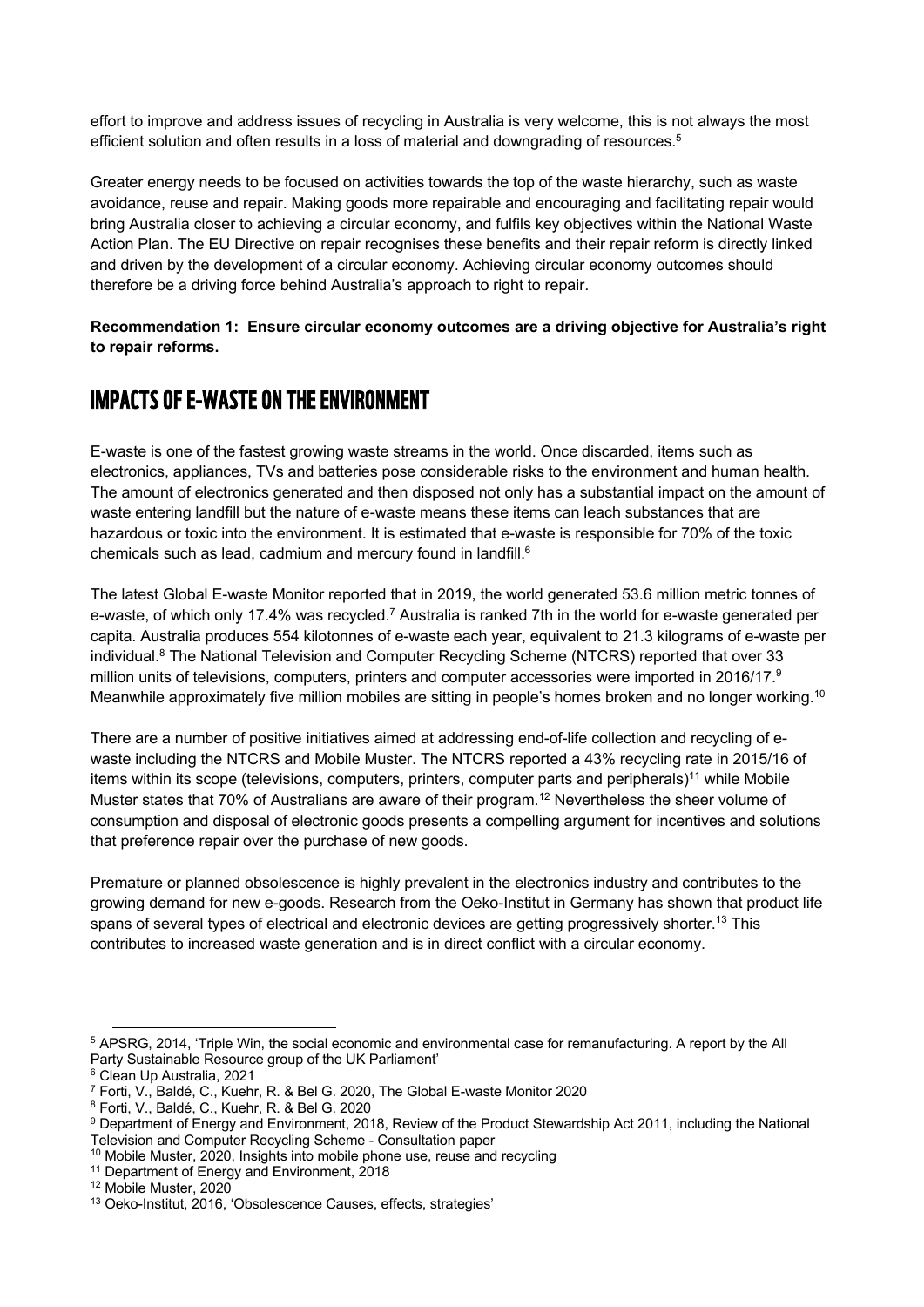Improving product design to enable repair is extremely pertinent to reduce e-waste. While our recommendations speak broadly to repair across a number of product classes, it is important to specifically consider the needs of electronic goods so as to address the harmful effects of e-waste to the environment.

# BARRIERS TO REPAIR IN AUSTRALIA

There are a number of unnecessary impediments to making repair a feasible, cost-effective and convenient option for individuals, resulting in a throw-away culture which preferences buying new products over repairing existing ones. These barriers include;

### **Lack of design and manufacturing features allowing for repairs**

- Product design can make products impossible to repair and, in many instances, does not facilitate processes such as disassembly, cleaning, replacement of parts and upgrades. Products, especially electronic products, may have glued attachments, parts that cannot be removed, cases that break when opened and products that require special tooling - making them non-repairable.<sup>14</sup> For example, disassembling the iPhone 12 requires four different types of screwdrivers and eight specialised tools.15
- Lack of spare parts and technical information to facilitate repair
	- In many instances, producers are not required to provide spare parts or technical information for their products beyond warranties.<sup>16</sup> This means that users only have the chance to repair their products for a short period of time and/or only with the manufacturer. There is also the growing issue of exclusive in-built software in items such as electronics, cars and machineries which precludes independent repairers from fixing these items.
- **Lack of economic incentives to repair** 
	- In many cases, there is no compelling incentive to repair a product when you can buy a new product for a lesser cost. This is especially true for electronics due to fast cycles of development and innovation as well as planned obsolescence.
- **Economic cost of repair** 
	- Currently individuals bear the economic cost of repair. There is an economic punishment for individuals wanting to repair their products in the form of waiting times, costs and tasks required.
- **Information asymmetry between sellers and buyers** 
	- Individuals do not have the appropriate information to make informed decisions in relation to the durability or repairability of products. This means individuals cannot enforce their consumer power to buy more cost-effective and sustainable goods.
- **Potential lack of trust in repairs**
	- There are currently no standards or certification systems for repair in Australia, potentially preventing people from accessing third party repairers or buying repaired goods. Proper procedures for testing and tagging items to ensure that a product is safe to use again would build trust and confidence in the repair market.

## RECOMMENDATIONS

In simple terms, for repair to occur the manufacturer must make a repairable product and an individual must decide to repair it*.* However, establishing an effective right to repair in Australia requires a broad and comprehensive approach that considers all actors and dimensions involved.

<sup>14</sup> Hernandez, Ricardo J., Constanza Miranda, and Julian Goñi, 2020

<sup>15</sup> IFIXIT, 2020, iPhone 12 and 12 Pro Teardown,

https://www.ifixit.com/Teardown/iPhone+12+and+12+Pro+Teardown/137669

<sup>&</sup>lt;sup>16</sup> Hernandez, Ricardo J., Constanza Miranda, and Julian Goñi, 2020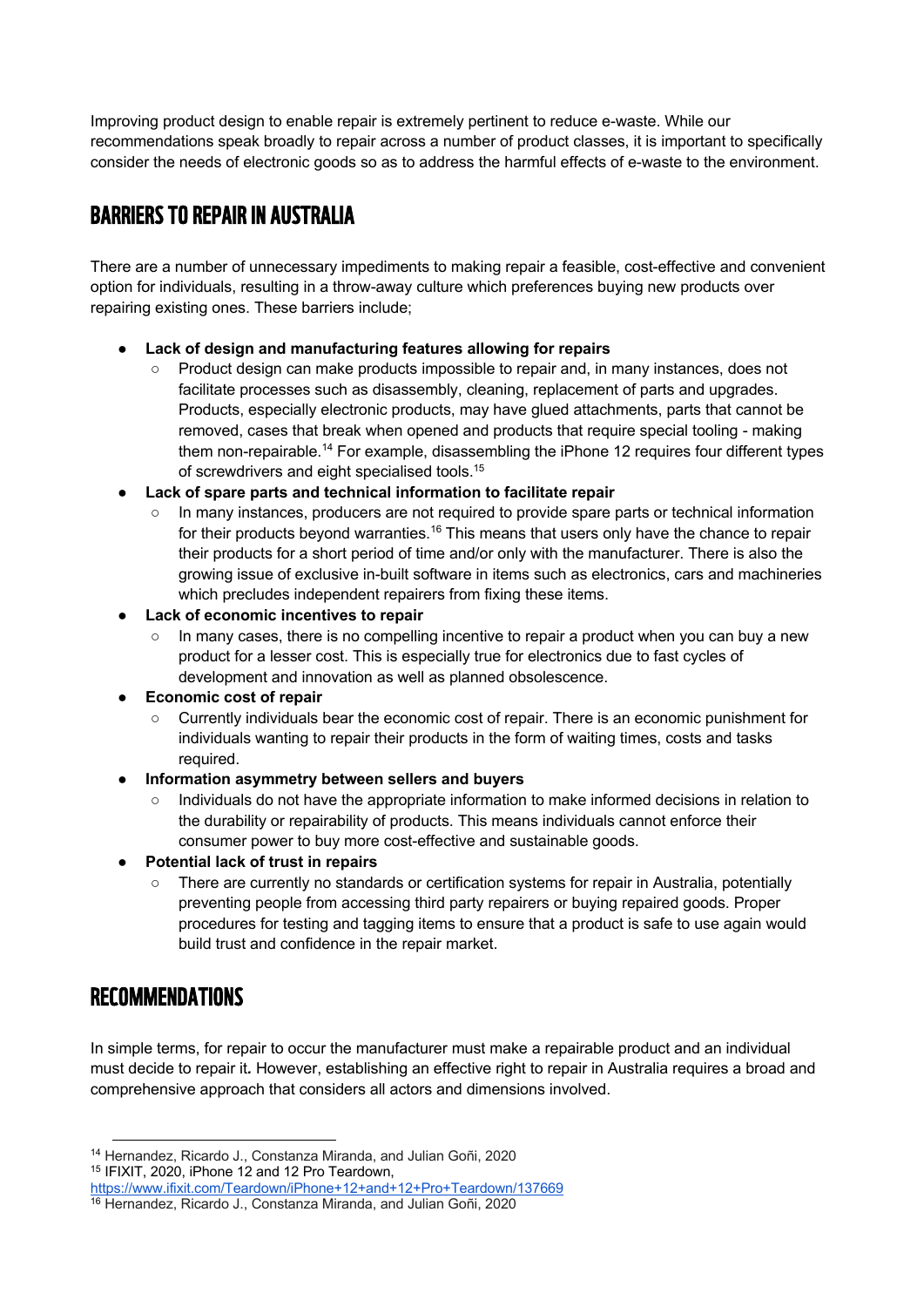Our recommendations centre around improving product design to facilitate repair and empowering informed choice through the provision of clear and accurate information. The recommendations can be applied broadly to a number of product classes however further research should inform tailored solutions to suit specific product categories.

#### **Design for repair**

Choices made at the design stage can determine a product's longevity, ease of disassembly, repairability and then recyclability at the end of its life. Products should be designed to easily facilitate the fixing of devices by third party repairers as well as consumers who wish to engage in home repairs. The review of Australia's Product Stewardship Act 2011 emphasised the importance of design and recommended that the objectives of the Act be broadened to include product design improvements related to durability, reparability, re-usability and recyclability.<sup>17</sup> Producers should be rewarded for sustainable design whereas those who design unsustainable products or intentionally shorten the lifespan of their products should be penalised. In 2015, France outlawed planned obsolescence which is punishable by two years imprisonment and a fine of 300,000 Euros.

**Recommendation 2:** Establish a product design standard to ensure products are durable and can be easily disassembled, repaired and reassembled.

**Recommendation 3:** Ban or penalise manufacturers for intentionally shortening the lifespan of their products. This includes software updates that may trigger obsolescence in digital devices.

**Recommendation 4:** Require manufacturers to make spare parts, tools and technical information available to third parties or individuals for a reasonable period of time.

**Recommendation 5:** Ensure warranties are more flexible to allow for third parties to perform repairs on a product.

**Recommendation 6:** Encourage and invest in physical and digital infrastructure to promote repairs and increase support for second-hand goods markets and tool libraries.

**Recommendation 7:** Explore economic incentives that reward more durable, repairable products.

**Recommendation 8**: Explore minimum repair standards and certification systems to build trust and competition in the repair market. This should also include recertification systems for items that are not commonly resold for safety reasons, such as helmets and car seats.

#### **Empowering and incentivising consumers**

Clear and transparent information on a product's repairability and durability is critical to allowing people to choose more sustainable, cost-effective products. Enabling informed choice gives consumers market power, stimulating demand for more innovative and better designed products. The European Parliament recently voted for new Right to Repair provisions which will require companies to label products with information indicating how long they will last, and how repairable they are.<sup>18</sup> In 2021, France will require electronic products to display a repairability index which will inform consumers about the possibility of repairing a product.19 In 2024, France's repairability index will be upgraded to a durability index, so that individuals can not only understand if a product is easy to repair but also if it is durable.

<sup>17</sup> Department of Agriculture, Water and the Environment, 2020, 'Review of the Product Stewardship Act'

<sup>18</sup> European Parliament, 2020, 'REPORT - Towards a more sustainable single market for business and consumers' <sup>19</sup> Right to Repair EU, 2020, 'French repairability index; what to expect in January?', https://repair.eu/news/frenchrepairability-index-what-to-expect-in-january/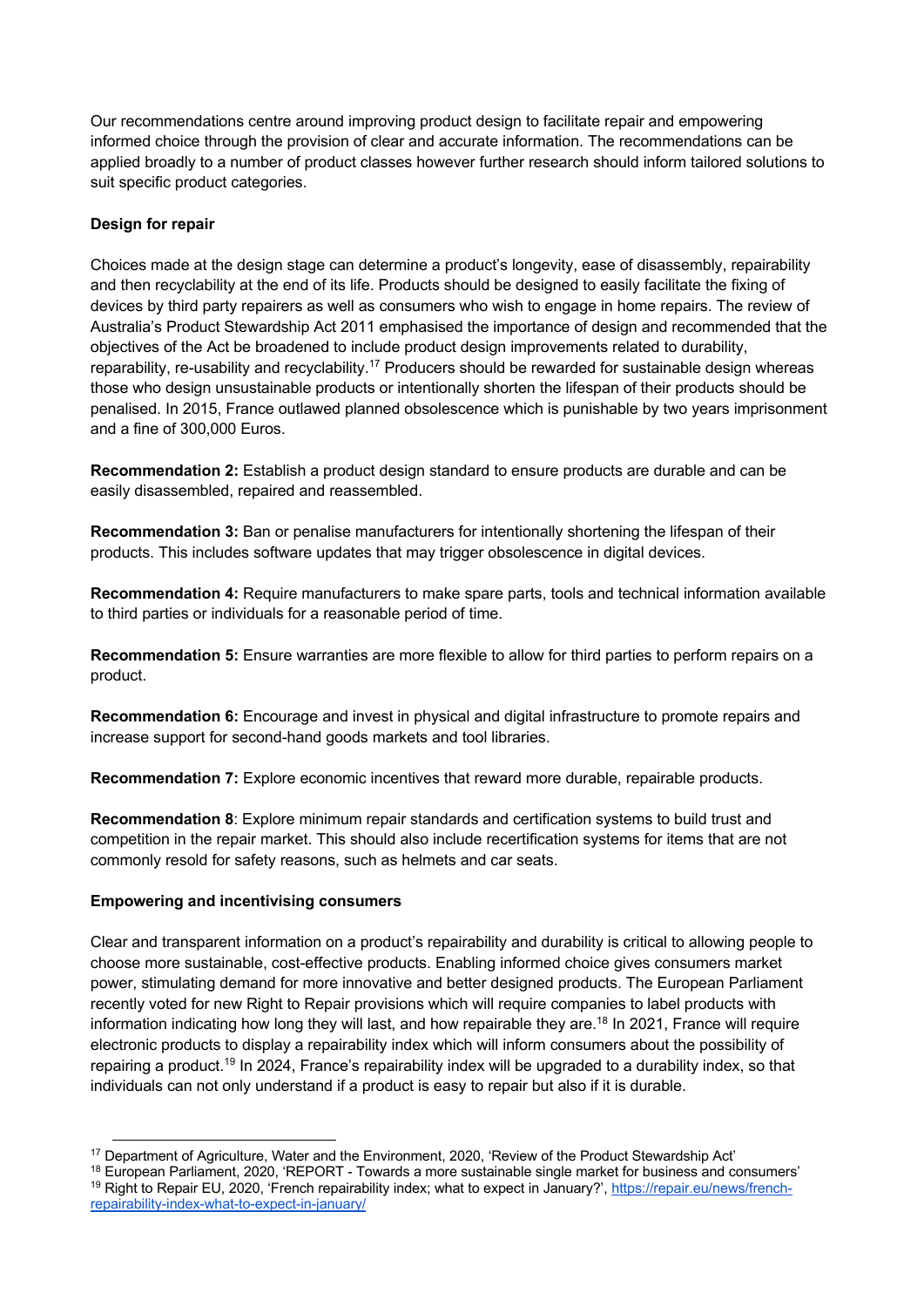To overcome the economic burden of fixing an item, the PC should also explore rewards for individuals for choosing repair. This is critical to addressing a culture of disposal and waste. For example, Sweden has introduced tax deductibility for the repair of larger household appliances and electronic items, and has reduced GST from 25% to 12% for repairs of items such as bikes and clothes.<sup>20</sup>

**Recommendation 9:** Introduce mandatory labelling for electronic devices and household appliances that provides clear and easy-to-understand information about the estimated lifetime and repairability of a product at the time of purchase.

**Recommendation 10:** Introduce economic incentives, such as subsidies, discounts and/or extended warranties to encourage repair over re-purchasing.

**Recommendation 11**: Provide funding for education and awareness campaigns highlighting the environmental impact of waste to landfill to encourage repair, reuse and proper end-of-life collection for products.

## BENEFITS TO RIGHT TO REPAIR

Policy interventions that remove barriers to and encourage repair presents overwhelming benefits to individuals, the environment, the economy and manufacturers. The above measures would extend products' useful lifetime, save costs for consumers, address inefficient product design and importantly reduce waste.

- There are significant cost-savings for **individuals** who would benefit from more durable, resourceefficient and easily repairable products, reducing the need to replace old or broken products. Americans spend approximately \$1,480 a household on new electronics each year and it is estimated that repairing electronics instead of buying new products could save families \$440 USD a year, totalling \$40 billion USD across America.21 Greater information provision would also support a more informed and empowered consumer base, allowing people to enact their buying power and drive a more competitive marketplace.
- Making goods more repairable would have substantial **environmental benefits**. It would reduce inefficient product design, ensuring that products are repaired rather than discarded into landfill which would reduce waste and help transition Australia towards a circular economy. It would reduce our reliance on non-renewable and scarce resources and in relation to e-waste, would lessen the generation of hazardous waste.
- An increase in repair would have significant **economic benefits**. In the EU, it is estimated that an increase of 1% in the repair sector would increase GDP by 7.9 billion Euros through direct and indirect impacts.<sup>22</sup> New jobs would also be created in product design, reuse and the repair industry – sectors where it is difficult to introduce automated processes.
- **Manufacturers** also benefit as repair provides a market opportunity to increase customers' loyalty. It presents a potential new income stream and way to have additional touch-points with customers. Stronger demand for products which support a circular economy will create new business and growth opportunities for companies offering cost-effective, sustainable and innovative solutions.

<sup>&</sup>lt;sup>20</sup> World Economic Forum, 2016, Sweden is paying people to fix their belongings instead of throwing them away, https://www.weforum.org/agenda/2016/10/sweden-is-tackling-its-throwaway-culture-with-tax-breaks-on-repairs-will-itwork/

<sup>&</sup>lt;sup>21</sup> U.S. PIRG, 2021, 'Repair saves families big'

<sup>22</sup> Montelvo, C., Rietveld, E. & Peck, D. 2016, 'A longer lifetime for products: Benefits for consumers and companies', *International Journal of COPD*